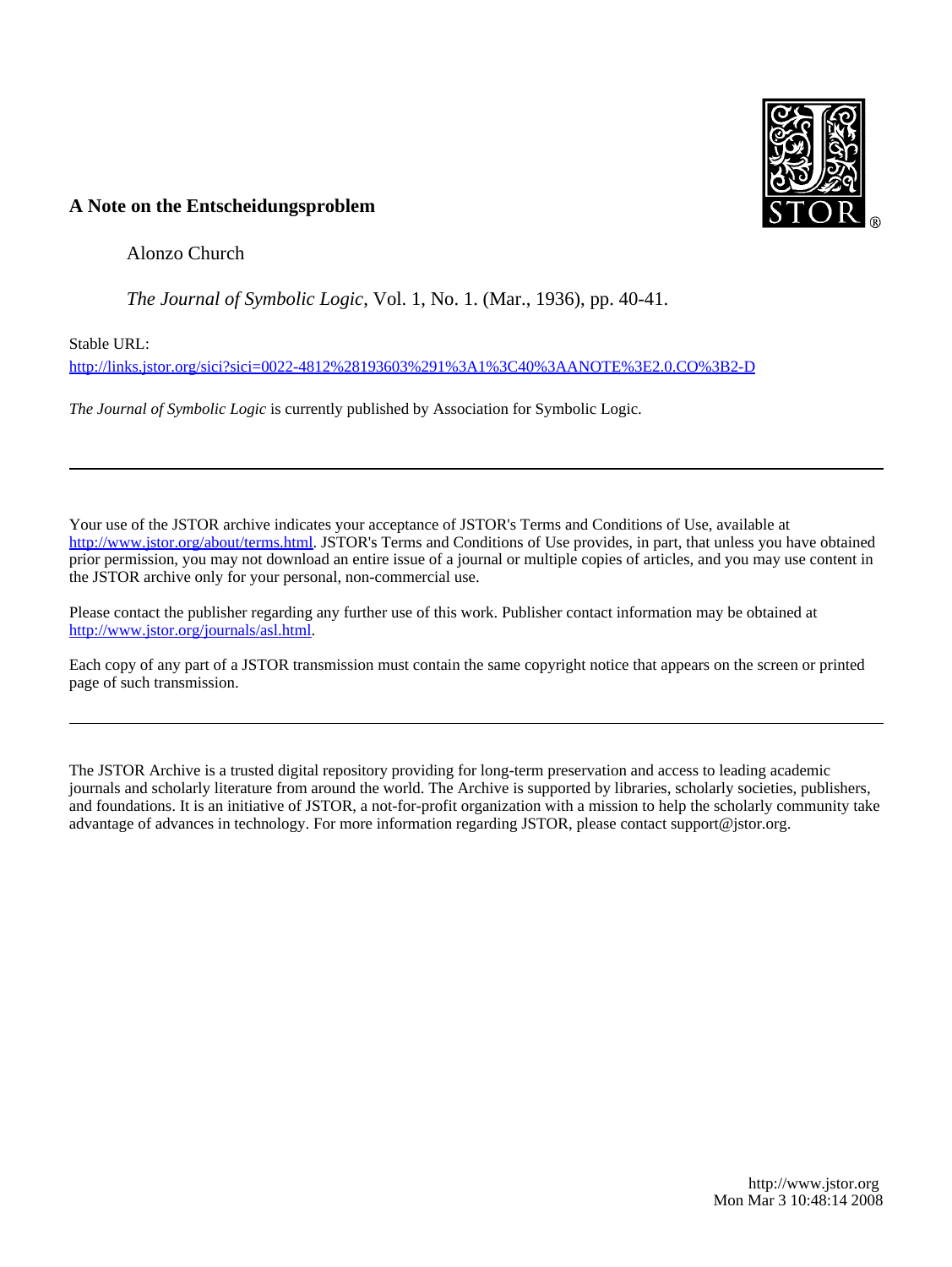## **A NOTE ON THE ENTSCHEIDUNGSPROBLEM**

### **ALONZO CHURCH**

In a recent paper<sup>1</sup> the author has proposed a definition of the commonly used term "effectively calculable" and has shown on the basis of this definition that the general case of the Entscheidungsproblem is unsolvable in any system of symbolic logic which is adequate to a certain portion of arithmetic and is w-consistent. The purpose of the present note is to outline an extension of this result to the engere Funktionenkalkül of Hilbert and Ackermann.<sup>2</sup>

In the author's cited paper it is pointed out that there can be associated recursively with every well-formed formula<sup>3</sup> a recursive enumeration of the formulas into which it is convertible. ${}^{3}$  This means the existence of a recursively defined function a of two positive integers such that, if  $\gamma$  is the Gödel representation of a well-formed formula Y then  $a(x, y)$  is the Gödel representation of the xth formula in the enumeration of the formulas into which  $Y$  is convertible.

Consider the system L of symbolic logic which arises from the engere Funktionenkalkul by adding to it: as additional undefined symbols, a symbol 1 for the number 1 (regarded as an individual), a symbol  $=$  for the propositional function  $=$  (equality of individuals), a symbol s for the arithmetic function  $x+1$ , a symbol *a* for the arithmetic function *a* described in the preceding paragraph, and symbols  $b_1, b_2, \dots, b_k$  for the auxiliary arithmetic functions which are employed in the recursive definition of  $a$ ; and as additional axioms, the recursion equations for the functions a,  $b_1, b_2, \cdots, b_k$  (expressed with free individual variables, the class of individuals being taken as identical with the class of positive integers), and two axioms of equality,  $x=x$ , and  $x=\gamma \rightarrow [F(x)\rightarrow F(\gamma)]$ .

The consistency of the system L follows by the methods of existing proofs.<sup>4</sup> The  $\omega$ -consistency of L is a matter of more difficulty, but for our present purpose the following weaker property of  $L$  is sufficient: if  $P$  contains no quantifiers and (Ex)P is provable in L then not all of  $\overline{P}_1$ ,  $\overline{P}_2$ ,  $\overline{P}_3$ ,  $\cdots$  are provable in L (where  $P_1, P_2, P_3, \cdots$  are respectively the results of substituting 1, 2, 3,  $\cdots$  for x throughout P). This property has been proved by Paul Bernays<sup>5</sup> for any one of a class of systems of which L is one. Hence, by the argument of the author's cited paper, follows:

**Received April** *15, 1936.* 

*An unsolvable problem of elementary number theory, American journal of mathematics,* **vol.**  *58 (1936).* 

*Grundziige der theoretischen Logik,* **Berlin** *1928.* 

<sup>3</sup> Definitions of the terms well-formed formula and convertible are given in the cited paper.<br><sup>4</sup> Cf. Wilhelm Ackermann, Begründung des "tertium non datur" mittels der Hilbertschen Theorie *dm Widerspruchsjreiheit, Mafhemafische Annalen,* **vol.** *93 (1924-5),* **pp.** *1-136; J.* **v. Neumann,**  *Zur Hilbertschen Beweistheorie, Mathemafische Zeitschrijt,* **vol.** *26 (1927),* **pp.** *1-46;* **Jacques Her**brand, Sur la non-contradiction de l'arithmétique, Journal für die reine und angewandte Mathe*mafik,* **vol.** *166 (1931-2),* **pp.** *1-8.* 

**<sup>6</sup>In lectures at Princeton, N.** *J., 1936.* **The methods employed are those of existing consistency proofs.**